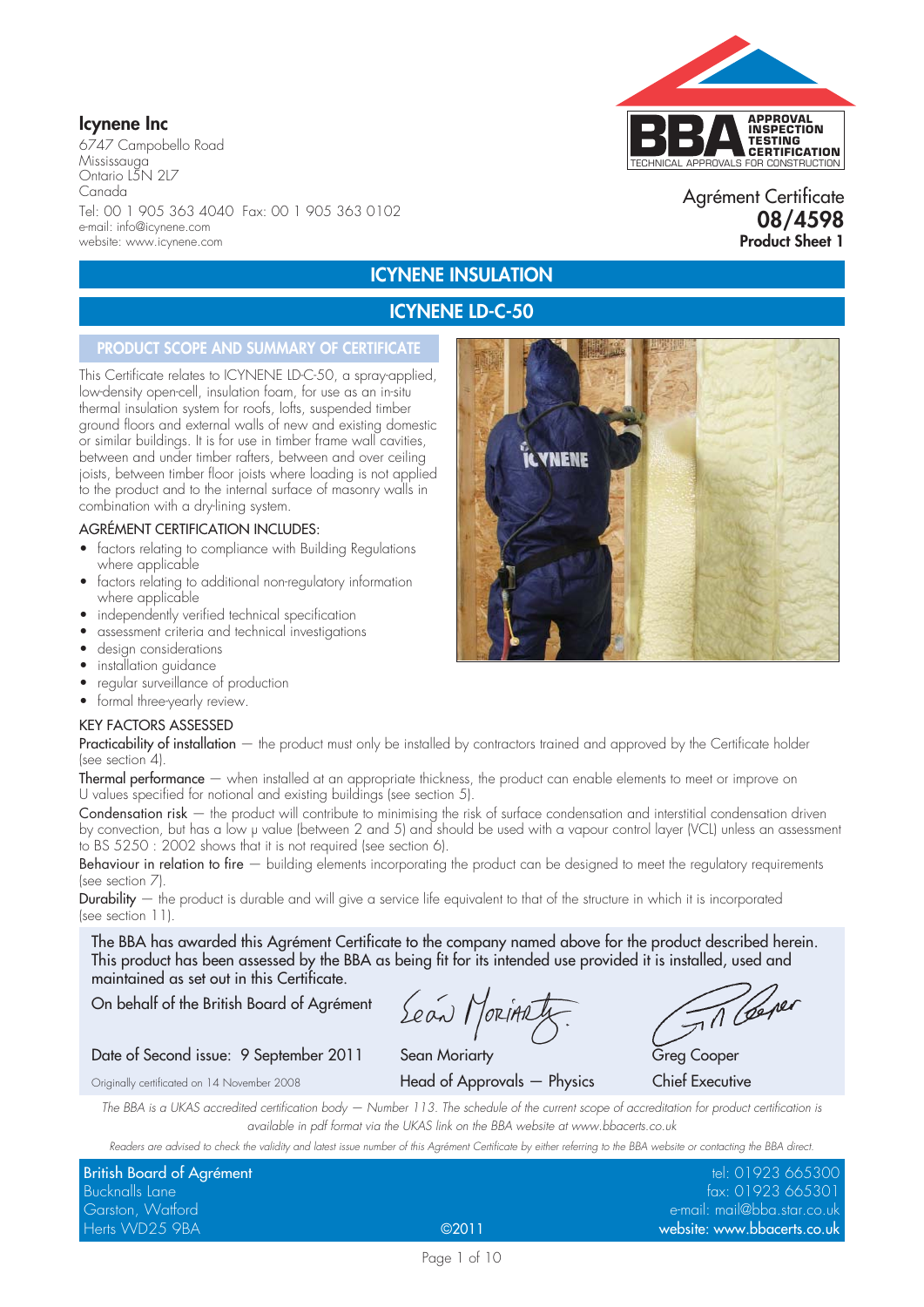## **Regulations**

In the opinion of the BBA, ICYNENE LD-C-50, if used in accordance with the provisions of this Certificate, will meet or contribute to meeting the relevant requirements of the following Building Regulations:

#### **The Building Regulations 2010 (England and Wales)**  $732$

| <b>Contract Contract Contract</b> |                                                                                                                                                                                                        |
|-----------------------------------|--------------------------------------------------------------------------------------------------------------------------------------------------------------------------------------------------------|
| Requirement: C2(c)                | Resistance to moisture                                                                                                                                                                                 |
| Comment:                          | The risk of interstitial condensation must be assessed for each construction. The product can adequately<br>limit the risk of surface condensation. See sections 6.1, 6.2 and 6.9 of this Certificate. |
| Requirement: $L1(a)(i)$           | Conservation of fuel and power                                                                                                                                                                         |
| Comment:                          | The product can contribute to meeting this Requirement. See sections 5.1 and 5.2 of this Certificate.                                                                                                  |
| Requirement: Regulation 7         | Materials and workmanship                                                                                                                                                                              |
| Comment:                          | The product is an acceptable material. See section 11 and the Installation part of this Certificate.                                                                                                   |

|             |                | The Building (Scotland) Regulations 2004 (as amended)                                                                                                                                                                                                                                                                                                                                                                                                                                                                                                                                                  |
|-------------|----------------|--------------------------------------------------------------------------------------------------------------------------------------------------------------------------------------------------------------------------------------------------------------------------------------------------------------------------------------------------------------------------------------------------------------------------------------------------------------------------------------------------------------------------------------------------------------------------------------------------------|
|             |                |                                                                                                                                                                                                                                                                                                                                                                                                                                                                                                                                                                                                        |
| Regulation: | 8(1)           | Fitness and durability of materials and workmanship                                                                                                                                                                                                                                                                                                                                                                                                                                                                                                                                                    |
| Comment:    |                | The product can contribute to a construction satisfying this Regulation. See section 11 and the Installation<br>part of this Certificate.                                                                                                                                                                                                                                                                                                                                                                                                                                                              |
| Standard:   | 3.15           | Condensation                                                                                                                                                                                                                                                                                                                                                                                                                                                                                                                                                                                           |
| Comment:    |                | The risk of interstitial condensation must be assessed for each construction. The product can adequately<br>limit the risk of surface condensation, with reference to clauses $3.15.1^{(11/2)}$ , $3.15.3^{(11/2)}$ , $3.15.4^{(11/2)}$ ,<br>3.15.5 <sup>(1)(2)</sup> and 3.15.7 <sup>(1)(2)</sup> . See sections 6.1, 6.2 and 6.10 of this Certificate.                                                                                                                                                                                                                                               |
| Standard:   | 6.1(b)         | Carbon dioxide emissions                                                                                                                                                                                                                                                                                                                                                                                                                                                                                                                                                                               |
| Standard:   | 6.2            | Building insulation envelope                                                                                                                                                                                                                                                                                                                                                                                                                                                                                                                                                                           |
| Comment:    |                | The product can contribute to a roof, floor or wall satisfying these Standards, with reference to clauses,<br>or parts of, 6.1.1 <sup>(1)</sup> , 6.1.2 <sup>(2)</sup> , 6.1.3 <sup>(1)</sup> , 6.1.6 <sup>(1)</sup> , 6.2.1 <sup>(1)</sup> (2), 6.2.3 <sup>(1)</sup> , 6.2.4 <sup>(2)</sup> , 6.2.5 <sup>(2)</sup> , 6.2.6 <sup>(1)</sup> , 6.2.7 <sup>(1)</sup> ,<br>6.2.8(1)(2) to 6.2.1 1(1)(2), 6.2.1 2(2) and 6.2.1 3(1)(2). See sections 5.1 and 5.2 of this Certificate.                                                                                                                       |
| Standard:   | 7.1(a  b)      | Statement of sustainability                                                                                                                                                                                                                                                                                                                                                                                                                                                                                                                                                                            |
| Comment:    |                | The product can contribute to meeting the relevant Requirements of Regulation 9, Standards 1 to 6 and<br>therefore will contribute to a construction meeting at least a bronze level of sustainability as defined in this<br>Standard. In addition the product can contribute to a construction meeting a higher level of sustainability<br>as defined in this Standard, with reference to clauses 7.1.4 <sup>(1)(2)</sup> Aspects 1 <sup>(1)(2)</sup> and 2 <sup>(1)</sup> , 7.1.6 <sup>(1)(2)</sup> Aspects<br>1(1)(2) and 2(1) and 7.1.7(1)(2) Aspect 1(1)(2). See section 5.1 of this Certificate. |
| Regulation: | 12             | Building standards $-$ conversions                                                                                                                                                                                                                                                                                                                                                                                                                                                                                                                                                                     |
| Comment:    |                | Comments made in relation to the product under Regulation 9, Standards 1 to 6 also apply to this<br>Regulation, with reference to clause 0.12.1 <sup>(1)(2)</sup> and Schedule 6 <sup>(1)(2)</sup> .<br>(1) Technical Handbook (Domestic).<br>(2) Technical Handbook (Non-Domestic).                                                                                                                                                                                                                                                                                                                   |
|             |                | The Building Regulations (Northern Ireland) 2000 (as amended)                                                                                                                                                                                                                                                                                                                                                                                                                                                                                                                                          |
| Regulation: | <b>B2</b>      | Fitness of materials and workmanship                                                                                                                                                                                                                                                                                                                                                                                                                                                                                                                                                                   |
| Comment:    |                | The product is acceptable. See section 11 and the Installation part of this Certificate.                                                                                                                                                                                                                                                                                                                                                                                                                                                                                                               |
| Regulation: | C <sub>5</sub> | Condensation                                                                                                                                                                                                                                                                                                                                                                                                                                                                                                                                                                                           |
| Comment:    |                | The risk of interstitial condensation must be assessed for each construction. See sections 6.1 and 6.2 of<br>this Certificate.                                                                                                                                                                                                                                                                                                                                                                                                                                                                         |
| Regulation: | F2(a)(i)       | Conservation measures                                                                                                                                                                                                                                                                                                                                                                                                                                                                                                                                                                                  |
| Regulation: | F3(2)          | Target carbon dioxide Emissions Rate                                                                                                                                                                                                                                                                                                                                                                                                                                                                                                                                                                   |

## **Construction (Design and Management) Regulations 2007**

#### **Construction (Design and Management) Regulations (Northern Ireland) 2007**

Information in this Certificate may assist the client, CDM co-ordinator, designer and contractors to address their obligations under these Regulations.

Comment: The product can contribute to meeting these Regulations. See sections 5.1 and 5.2 of this Certificate.

See sections: 2 *Delivery and site handling* (2.3) and 13 *Precautions* (13.1 to 13.6) of this Certificate.

## Non-regulatory Information

## **NHBC Standards 2011**

NHBC accepts the use of ICYNENE LD-C-50, when installed and used in accordance with this Certificate, in relation to NHBC Standards, Chapter 5.2 *Suspended ground floors*, Chapter 6.1 *External masonry walls*, Chapter 6.2 *External timber framed walls* and Chapter 7.2 *Pitched roofs*.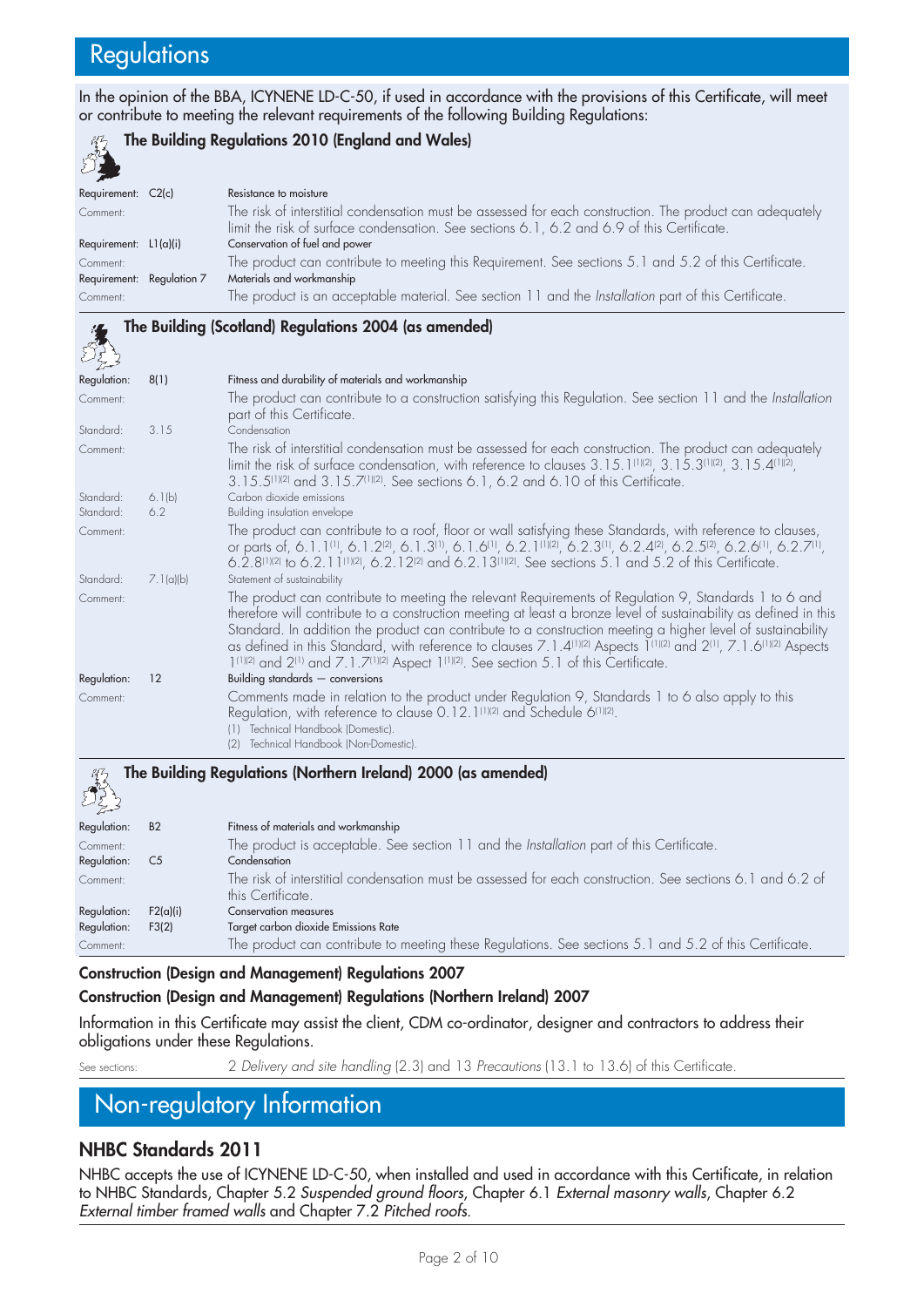### **1 Description**

1.1 ICYNENE LD-C-50<sup>(1)</sup> is a spray-applied, low-density (typically 7 kg·m<sup>-3</sup>), open-cell, 100% water blown soft insulation foam for use in timber-frame stud walling, pitched roofs, lofts and suspended timber ground floors, and for internal work on new and existing masonry walls.

1.2 The foam is prepared from two liquid components, Base Seal<sup>(1)</sup> (isocyanate) and Gold Seal<sup>(1)</sup> (polyol), which are mixed within the nozzle of the spray gun during the application process. The product is applied in thicknesses up to 300 mm, and fully cures within 10 seconds

1.3 Quality control arrangements on site include checks for density and appearance.

(1) ICYNENE LD-C-50, Base Seal and Gold Seal are registered trademarks of Icynene Inc.

## **2 Delivery and site handling**

2.1 The two components, Base Seal and Gold Seal, are delivered to site in drums of up to 250 kg net capacity bearing the product name, batch number and the BBA identification mark incorporating the number of this Certificate.

2.2 Drums should be stored in a well-ventilated area, away from possible ignition sources. The drums must be protected from frost and conditioned at temperatures of between 15°C and 32°C prior to use.

2.3 The isocyanate and polyol are classified as 'harmful' and 'irritant' respectively under *The Chemicals (Hazard Information and Packaging for Supply) Regulations* 2009 (CHIP4)/*Classification, Labelling and Packaging of Substances and Mixtures (CLP Regulation) 2009*, and the packaging bears the appropriate hazard warning labels. When cured, ICYNENE LD-C-50 does not constitute a hazard.

## Assessment and Technical Investigations

The following is a summary of the assessment and technical investigations carried out on ICYNENE LD-C-50.

## Design Considerations

### **3 Use**

3.1 ICYNENE LD-C-50 is satisfactory for use in reducing the thermal transmittance (U value) and contributing to the airtightness of walls, roofs, lofts and floors of dwellings or buildings of similar occupancy.

3.2 The product can be used:

- between or, between and under timber rafters, where the purlin and ridge may be steel (including open web types)
- between or, between and over ceiling joists in a non-habitable roof (loft space)
- between joists in suspended timber ground floors provided this application is non-loadbearing
- between the studs of conventional timber-frame external wall constructions
- between the void created by timber battens on the internal face of external masonry<sup>(1)</sup> walls, and lined with plasterboard.
- (1) Masonry constructions include clay and calcium silicate bricks, concrete blocks, and natural and reconstituted stone blocks. It is essential that such walls are constructed having regard to the local wind-driven rain index.

3.3 In all applications the product must be covered by suitable internal lining boards, except when used in the loft or suspended timber floor applications (see also section 6.4).

3.4 New constructions must be designed in accordance with the relevant recommendations of:

- 
- 
- BS 5250 : 2002 BS 5534 : 2003 BS 5628-3 : 2005
- BS 8000-3 : 2001 BS 8103-3 : 1996 BS EN 1995-1-1 : 2004
- 
- 
- BS EN 1996-1-1 : 2005 BS EN 1996-1-2 : 2005 BS EN 1996-2 : 2006
- -
- BS EN 1996-3 : 2006.

3.5 Existing constructions must be in a good state of repair with no evidence of rain penetration or damp. Defects must be made good prior to installation.

3.6 If present, mould or fungal growth must be treated prior to the application of the product.

3.7 The product must not come into direct contact with flue pipes, chimneys or other heat producing appliances (see section 8).

3.8 It is essential that construction elements are designed and constructed to incorporate normal precautions against moisture ingress before the application of the product.

3.9 The product forms a strong bond with clean, dry substrates. This should be taken into account when specifying the product or anticipating future alterations.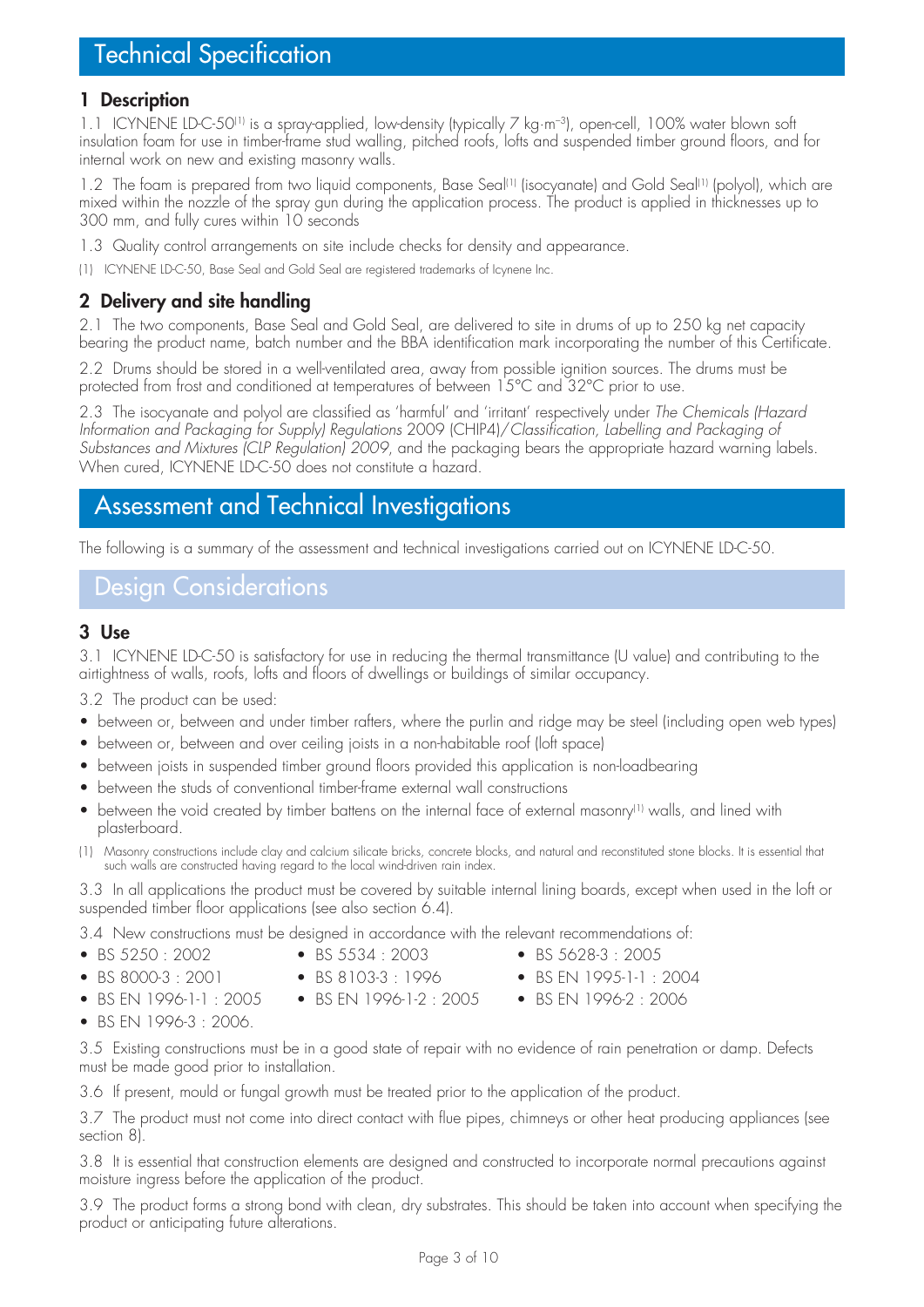3.10 To satisfy the requirements of NHBC, a VCL of a type specified in their Standards must be applied behind the plasterboard lining in roof and wall applications, and the product must only be applied to a roof construction incorporating a breathable roof tile underlay.

#### Pitched roofs, including tiled or slated to BS 5534 : 2003

3.11 The product can be applied directly to bitumen felt, breathable roof tile underlays or timber sarking boards. Counter battens must be used below the tile battens when applying the product to breathable roof tile underlays.

3.12 Care must be taken to ensure the integrity of the roof tile underlay drape, when spraying the product.

3.13 Pitched roofs are defined for the purpose of this Certificate as those roofs having a pitch in excess of 15°.

#### External masonry walls (insulated dry lining)

3.14 Insulated dry lining systems require careful detailing during installation around doors and windows to achieve a satisfactory surface for finishing. In addition, every attempt should be made to minimise the risk of thermal bridging at reveals and where heavy separating walls are attached to the external wall. New work must be designed to accommodate the thickness of the dry lining, particularly at reveals, heads, sills and in relation to ceiling height. Where the dimensions of fixtures are critical (eg bathrooms) these should be checked before installation.

3.15 It is recommended that services which penetrate the dry lining, eg, light switches, power outlets, are kept to a minimum to limit damage to vapour checks.

#### External walls (timber-frame)

3.16 Constructions incorporating a masonry outer leaf (such as masonry units and natural stone blocks) should be in accordance with BS 5628-3 : 2005 and BS 8000-3 : 2001, BS EN 1996-1-1 : 2005, BS EN 1996-1-2 : 2005, BS EN 1996-2 : 2006, BS EN 1996-3 : 2006. The designed residual cavity width should be 50 mm wide.

3.17 It is recommended that services which penetrate the dry lining, eg, light switches, power outlets, are kept to a minimum to limit damage to vapour checks. In addition, any penetrations should be either enclosed in plasterboard or stone mineral wool or suitably tested proprietary fire-rated systems in order to preserve the fire resistance of the wall.

3.18 Installation must not be carried out until the moisture content of the timber frame is less than 20%.

## **4 Practicability of installation**

The product must only be installed by contractors trained and approved by the Certificate holder in accordance with the Certificate holder's Installation Manual (see also section 12).

## **5 Thermal performance**

#### General

5.1 Calculations of the thermal transmittance (U value) should be carried out in accordance with BS EN ISO 6946 : 2007 and BRE Report (BR 443 : 2006) *Conventions for U-value calculations* using the 'typical' thermal conductivity ( $\lambda$  value) for the product of 0.039 W·m<sup>-1</sup>·K<sup>-1</sup>. When considering insulation requirements, designers should refer to the detailed guidance contained in the documents supporting the national Building Regulations. The U values shown in Tables 1 and 2 indicate that the product can contribute to a wall achieving typical design U values referred to in those supporting documents.

| Element type          | Timber dimensions<br>(mm)                         | ICYNENE LD-C-50 (mm) and location with<br>respect to rafter/joist/batten or stud |                          | U value<br>$(W·m-2·K-1)$     |
|-----------------------|---------------------------------------------------|----------------------------------------------------------------------------------|--------------------------|------------------------------|
|                       |                                                   | inside                                                                           | between                  |                              |
| Existing sloping roof | Rafters = $50 \times 150$<br>at 400 centres       | $70^{21}$<br>$90^{2}$                                                            | 150<br>150               | 0.20<br>0.18                 |
| New sloping roof      | Rafters = $47 \times 200$<br>at 600 centres       | $20^{21}$<br>$40^{(2)}$<br>60(2)<br>$120^{(2)}$                                  | 200<br>200<br>200<br>200 | 0.20<br>0.18<br>0.16<br>0.13 |
| Loft                  | $\text{loists} = 50 \times 100$<br>at 400 centres | $100^{(3)}$<br>$120^{(3)}$<br>$1.50^{(3)}$<br>200(3)                             | 100<br>100<br>100<br>100 | 0.20<br>0.18<br>0.16<br>0.13 |
| Timber frame wall     | Studs = $38 \times 140$<br>at 600 centres         | $10^{(4)}$<br>$30^{[4]}$                                                         | 140<br>140<br>140        | 0.30<br>0.28<br>0.25         |
| Timber frame wall     | Studs = $38 \times 200$<br>at 600 centres         | $30^{[4]}$                                                                       | 200                      | 0.19                         |

*Table 1 U values<sup>(1)</sup> for pitched and flat roofs, lofts and timber frame walls* 

(1) Plasterboard taken as 12.5 mm at 0.25 W·m–1·k–1 and all timber % taken from BRE Report (BR 443 : 2006).

(2) 47 mm cross battens at 600 mm centres.

(3) ICYNENE LD-C-50 above ceiling joists.

(4) 47 mm counter battens at 600 mm centres.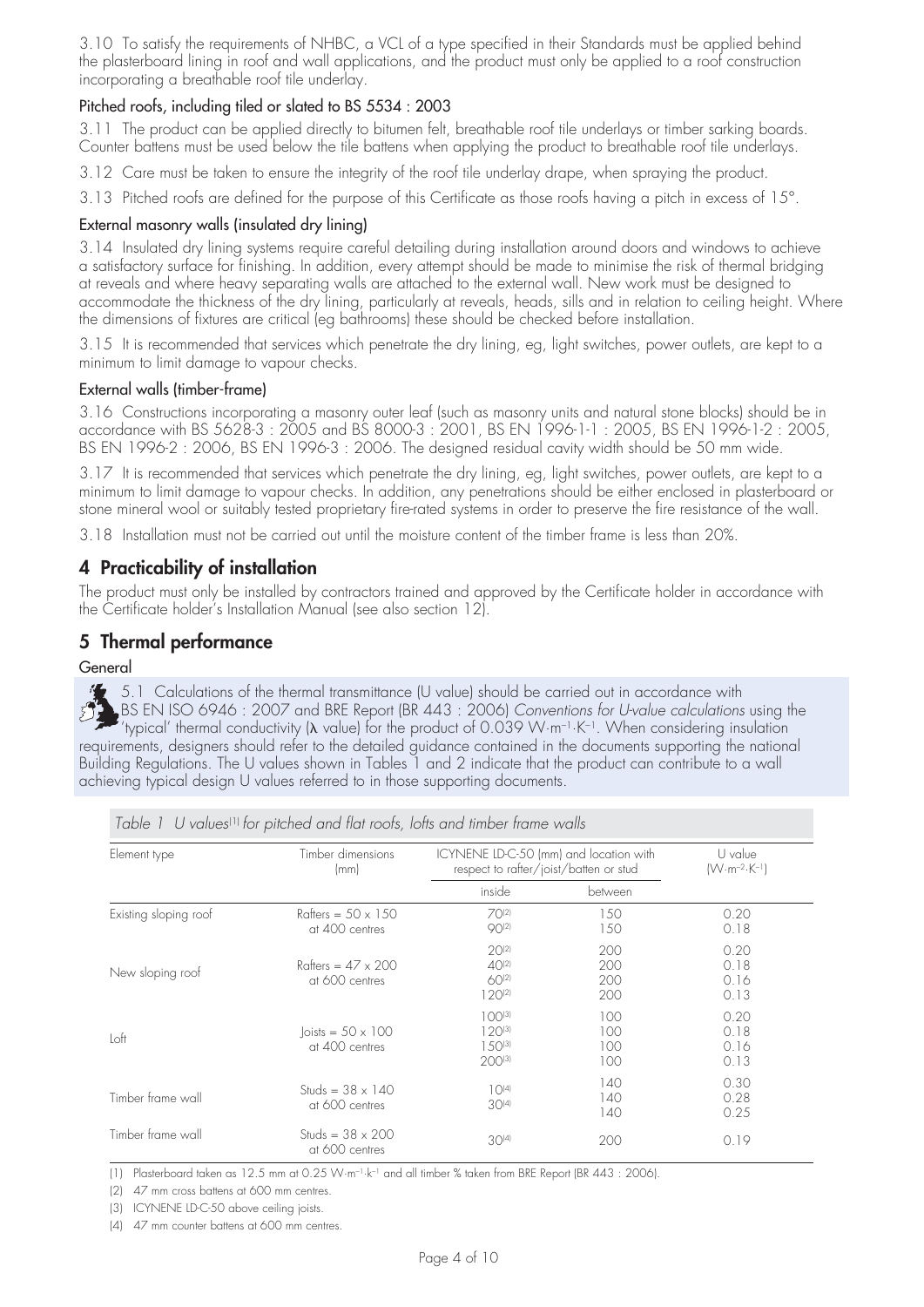|                      | Table 2 Typical U values at 150 mm and 200 mm insulation thickness — suspended timber floors |                                                                         |
|----------------------|----------------------------------------------------------------------------------------------|-------------------------------------------------------------------------|
| P/A (perimeter/area) | U value<br>$150$ mm<br>ICYNENE LD-C-50<br>$(W \cdot m^{-2} \cdot K^{-1})$                    | U value<br>200 mm<br>ICYNENE LD-C-50<br>$(W \cdot m^{-2} \cdot K^{-1})$ |
| 0.2                  | 0.18                                                                                         | 0.15                                                                    |
| 0.4                  | 0.21                                                                                         | 0.17                                                                    |
| 0.6                  | 0.22                                                                                         | 0.18                                                                    |
| 0.8                  | 0.23                                                                                         | 0.19                                                                    |
| 1.0                  | 0.24                                                                                         | 0.19                                                                    |

Note:

Assuming construction of floor (external to internal):

• foam insulation (89%)/timber joists (11%)

• chipboard – 22 mm.

5.2 The product can maintain, or contribute to maintaining, continuity of thermal insulation at junctions between elements and openings. Default psi values in BRE Information Paper IP1/06 *Assessing the effects of thermal bridging at junctions and around openings*, Table 3 may be used in carbon emission calculations in Scotland and Northern Ireland. Detailed guidance for other junctions and on limiting heat loss by air infiltration can be found in:

*England and Wales* — Approved Documents to Part L and for new thermal elements to existing buildings, Accredited Construction Details (version 1.0). See also SAP 2009 Appendix K and the *iSBEM User Manual* for new-build

**Scotland** – Accredited Construction Details (Scotland)

*Northern Ireland* — Accredited Construction Details (version 1.0).

## **6 Condensation risk**

#### Interstitial condensation

6.1 Roofs, floors and walls should be designed and constructed in accordance with the relevant parts of BS 5250 : 2002 and Annex D, and BRE Report (BR 262 : 2002) *Thermal insulation: avoiding risks* for roofs and floors in England and Wales, including a well-sealed ceiling for the roof applications, or BS EN 15026 : 2007, using a µ value between 2 and 5 for the product. A VCL is required on the warm side of the insulation unless an assessment to BS 5250 : 2002 using the least favourable y value indicates that it is not necessary for a particular construction.

6.2 Care should be taken to provide adequate ventilation, particularly in rooms expected to experience high humidities, and to ensure the integrity of VCL's (where installed) and linings, against vapour ingress.

6.3 It is essential that roof design, construction and maintenance not only limits opportunities for vapour migration by diffusion but also by convection through gaps, cracks and laps in air and or VCL's and through penetrations. This is particularly important when the design includes layers of high resistance to vapour diffusion on both sides of the insulation layer.

#### Pitched roof application with bitumen felt or sarking board

6.4 Dynamic simulations to BS EN 15026 : 2007 indicate that VCL with a resistance of 250 MN·s·g–1 (with sealed laps) is acceptable in roofs with no penetrations. The suitability of other constructions may be assessed by using an appropriate dynamic modelling package, see section 16.3.

#### Loft application

6.5 Insulation material placed at ceiling level will considerably reduce the temperature of an unheated roof structure and, if moist air passes into the roof space, condensation on cold surfaces is likely to be enhanced. Roof structures incorporating the insulation at ceiling level must have provision for adequate permanent ventilation of the space above the insulation to minimise the formation of condensation in the roof space.

6.6 Permanent ventilation of the roof structure should be provided by continuous openings or regularly spaced vents of equivalent area situated along two opposite sides of the roof at eaves level. The size and position of ventilation openings for pitched roofs greater or less than 15°, roofs with spans exceeding 10 m, and mono-pitched roofs, should be in accordance with Clause 8.4 (in particular 8.4.2.2 ) of BS 5250 : 2002. Further information and guidance is given in BRE Report (BR 262 : 2002).

6.7 Ventilation openings should be arranged to prevent the ingress of rain, snow, birds and small mammals and the risk of subsequent blockage by other building operations.

#### Masonry external walls (insulated dry lining)

6.8 The risk of summer condensation on the VCL must be considered for solid masonry walls, orientated from ESE through south to WSW, in accordance with section 3.10 of BRE Report (BR 262 : 2002).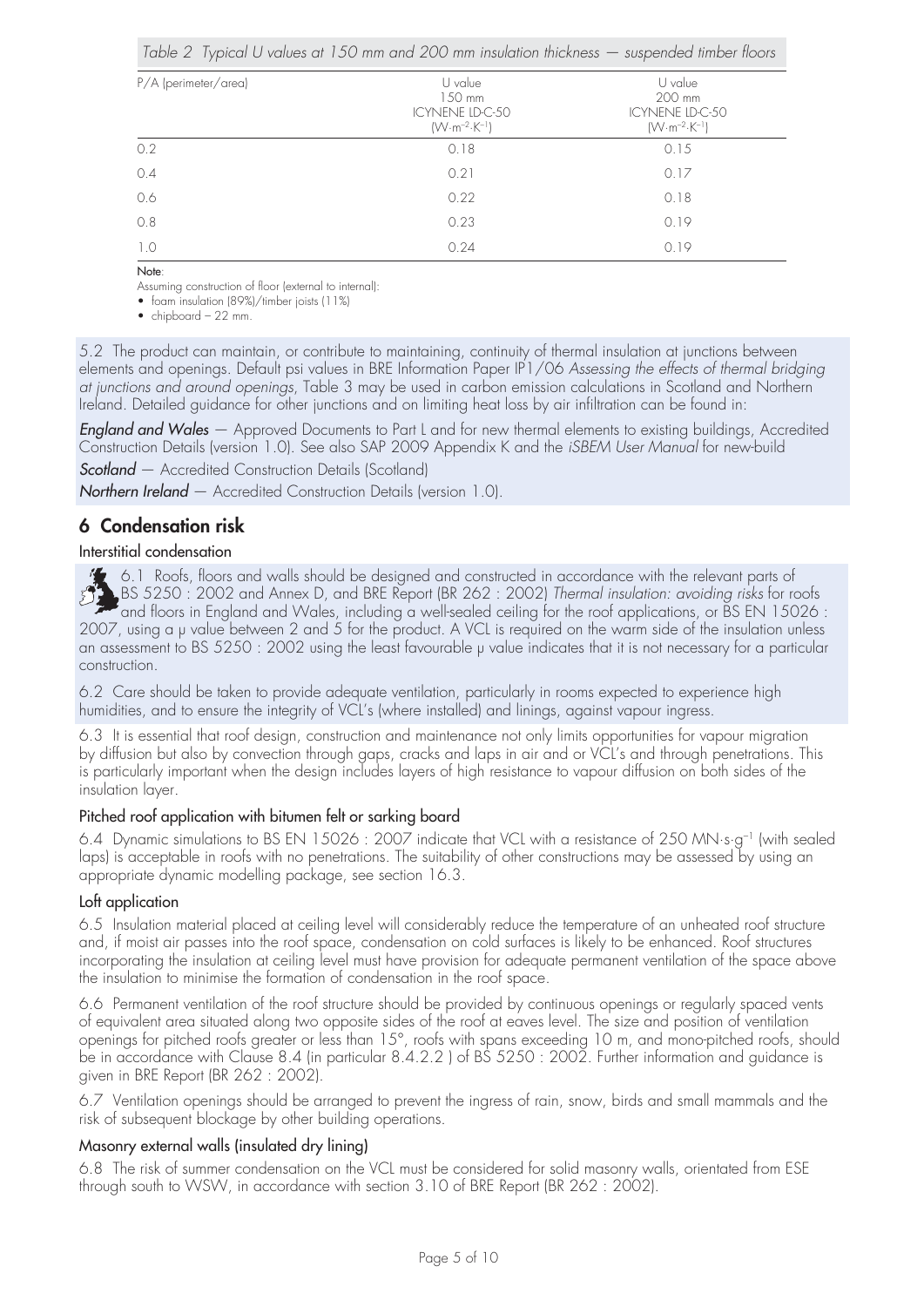#### Surface condensation

 $\frac{M_2}{M_1}$  6.9 Roofs, floors and walls will adequately limit the risk of surface condensation where the thermal transmittance<br> $\frac{M_1}{M_2}$  (U value) does not exceed 0.7 W·m<sup>-2</sup>·K<sup>-1</sup> for walls and floors and 0.35 W·m<sup></sup> (U value) does not exceed 0.7 W·m<sup>-2</sup>·K<sup>-1</sup> for walls and floors and 0.35 W·m<sup>-2</sup>·K<sup>-1</sup> for roofs at any point and the junctions are designed in accordance with *Limiting thermal bridging and air leakage : Robust construction details for dwellings and similar buildings* TSO 2002, BRE Information Paper IP1/06 or section 5.2 of this Certificate.



6.10 Roofs, floors and walls designed to BS 5250 : 2002, Section 8, will adequately limit the risk of surface  $\lambda$  condensation where the thermal transmittance (U value) does not exceed 1.2 W·m<sup>-2</sup>·K<sup>-1</sup> at any point. Guidance  $\begin{matrix} 1 & 0 \\ 0 & 1 \end{matrix}$  condensation where the thermal transmittance to value, about the sheet of this Certificate.

## **7 Behaviour in relation to fire**

7.1 The product is combustible and must be protected from naked flames and other ignition sources during and after installation.

7.2 The product achieved a rating of B-s1, d0 when tested to BS EN 13823 : 2002 in a construction consisting of timber boxes 100 mm deep, filled with spray-applied ICYNENE LD-C-50 foam and faced with 12 mm thick, gypsum plasterboard Class A2 and density 800 ± 100 kg·m–3.

7.3 Once installed, except for the unoccupied loft application and the suspended timber floor application, the product must be contained by a suitable lining board, eg 12.5 mm plasterboard, with joints fully sealed and supported by rafters, battens or studs. Therefore, the product will not contribute to the development stages of a fire.

7.4 Elements must incorporate cavity barriers at edges, around openings and at junctions with fire-resisting elements, and the maximum dimensions of any cavity in any direction must not exceed 10 m in accordance with the relevant provisions of the national Building Regulations. The design and installation of cavity barriers must take into account any anticipated differential movement.

#### External timber frame walls

7.5 The product can be added to the void between studwork, or used as a substitute for glass mineral wool or combustible insulation material, in any loadbearing, timber-framed inner leaf to a double leaf wall system providing that:

- the outer leaf is masonry, and
- the existing inner leaf system has been shown to satisfy the loadbearing capacity performance criterion of BS 476-21 : 1987 or BS EN 1365-1 : 1999 for the required fire resistance period.

7.6 The suitability of constructions other than those described in section 7.5 should be demonstrated by an appropriate test or assessment.

#### Roofs

7.7 The use of the product in a tiled pitched roof will not affect it's external rating when evaluated by assessment or test to BS 476-3 : 2004.

## **8 Proximity of flues and appliances**

8.1 When installing the product in close proximity to certain flue pipes and/or heat producing appliances, the relevant provisions of the national Building Regulations are applicable:

#### *England and Wales* — Approved Document J

**Scotland** – Mandatory Standard 3.19, with reference to clauses 3.19.1<sup>(1)(2)</sup> to 3.19.9<sup>(1)(2)</sup>

- (1) Technical Handbook (Domestic).
- (2) Technical Handbook (Non-Domestic).
- *Northern Ireland*  Technical Booklet L.

8.2 The product must not be installed within 50 mm of heat emitting devices, where the temperature is in excess of 93°C.

### **9 Materials in contact — wiring installations**

9.1 The product is compatible with materials in contact.

9.2 De-rating of electric cables should be considered in areas where the product restricts the flow of air. The use of suitable conduit or trunking is recommended.

9.3 Where recessed lighting is used, provision should be made to prevent the fitting overheating, or ventilated fittings must used.

#### **10 Maintenance**

The product, once installed does not require any regular maintenance and has suitable durability (see section 11), provided the waterproof layers are inspected and maintained at regular intervals.

### **11 Durability**

The durability of the product is satisfactory and will have a life equivalent to that of the structure in which it is incorporated.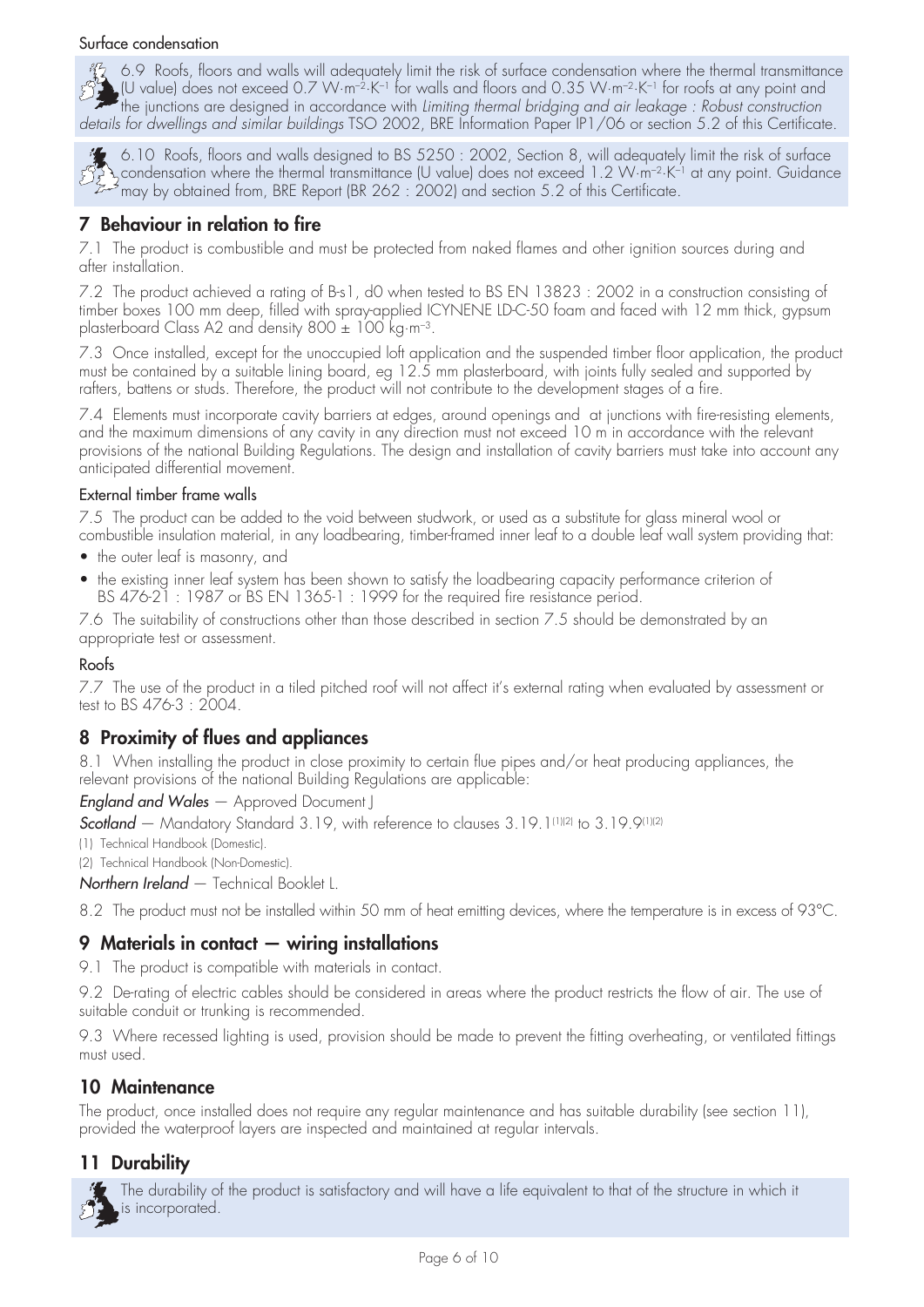## **12 Approved installers**

The Certificate holder operates an Approved Installer Scheme for this product, under which the installers are approved, registered and regularly reviewed by the Certificate holder to demonstrate that they are competent to carry out installation of the product in accordance with this Certificate. Details of Approved Installers are available from the Certificate holder. Approved Installers are responsible for each installation of the product that they undertake.

## **13 Precautions**

13.1 To comply with the requirements of Section 4 of the Health and Safety at Work Act 1974, it is essential that there is an exchange of information between the client and the installer before spray operations commence on any site. Existing health hazards and those brought into the premises by the installer should be discussed and measures agreed to deal with them effectively.

13.2 The process for the installation of the product may produce a build-up of harmful vapours. Installers must wear full personal protection equipment when working with the product, including full-face fresh-air supplied respirators, protective clothing and gloves. Other trades and personnel must be kept at least four metres away from the applicator while spraying is taking place. The requirements of the *Icynene Installer Training Manual* must be followed at all times.

13.3 Vapours given off by certain components, ie 4,4' diphenylmethane diisocyanate (MDI), are generally heavier than air and will tend to move to lower parts of the building. These parts should be suitably ventilated.

13.4 If vapour levels need to be measured, methods should be those recommended by the Health and Safety Executive. Certain applications, ie confined roofs, require the use of extractor fans as recommended by the Certificate holder.

13.5 Care should be taken to minimise the degree of overspray generated whilst spraying. This is in the form of a fine mist of polyicynene particles that can travel considerable distances and will adhere strongly to surfaces they land on.

13.6 To prevent the product from entering the occupied space, the loft hatch/cover must be kept closed during the spraying process. Protective covers must be placed over water tanks to prevent contamination and blockage during application, and should not be removed until sufficient time has elapsed for potentially harmful vapours to be ventilated from the roof space.

## **14 Procedure**

#### General

14.1 Building elements to be insulated must be assessed for suitability and any necessary repairs carried out. Elements must be weather tight before the application of the product. The positioning and access to services should also be considered.

14.2 Access boards and lighting should be positioned in the roof void.

14.3 The product should be stored, handled and applied in accordance with the Certificate holder's instructions and this Certificate.

14.4 The product should be spray applied to clean and dry substrates and built up in layers of up to 300 mm in thickness.

14.5 The product contains no organic blowing agents. The polyol component contains water which vaporises due to the exothermic reaction to create the cell structure. The resulting solid foam is fully-reacted (cured) in seconds.

14.6 Once cured, if required the product is trimmed flat using a saw and covered with lining board.

14.7 Where there is no provision made for ventilation of the space, care should be taken to ensure that ingress of moisture vapour from the dwelling space below is restricted.

#### Pitched roof application — between rafters

14.8 The product is sprayed into the cavity formed by the rafters, or rafters and counter battens. When cured, the excess foam is trimmed flush with the rafters and the lining board installed with a VCL with lapped and sealed joints.

14.9 When spraying to breathable roof tile underlays, counter battens must be used below tile battens.

#### Pitched roof application — between and below rafters

14.10 The foam is applied by spray to the depth of the rafters as in section 14.8 or 14.9. Cross-battens are then mechanically fixed to the rafters. The battens must be of sufficient width and spacing (up to 600 mm) to provide adequate support to which the plasterboard can be mechanically fixed. When cured, if fully-filled, the excess foam is trimmed flush with the studs and the lining board installed with a VCL with lapped and sealed joints.

#### Loft application

14.11 All removable obstructions should first be cleared from the loft space and any holes in the ceiling, such as around pipes, should be sealed. Water tanks should be covered and any sources of moisture, eg vent pipes for central heating, should be arranged to avoid water vapour entering the loft space.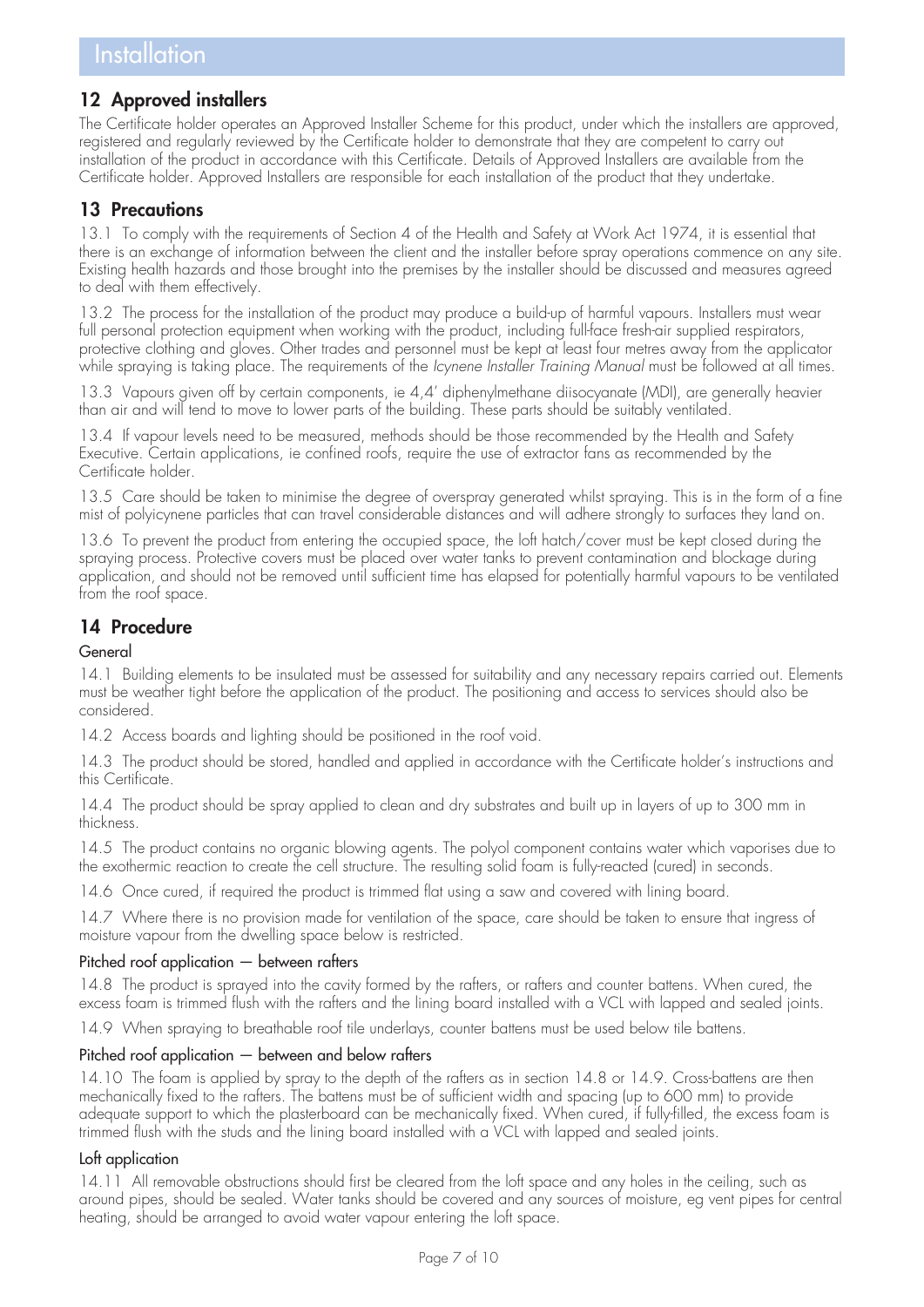14.12 To reduce the risk of frost damage due to ceiling insulation, the pipes and tank in the loft space should be lagged before installing the product. The area directly below cold water tanks when resting at joist level must not be insulated to avoid the risk of the stored water freezing in cold weather.

14.13 During installation it is essential that all ventilation points, for example eaves gaps and air bricks at gable ends, are kept clear of insulant so that the air flow is maintained. Suitable proprietary eaves ventilators must be used (see also section 6.7).

14.14 In new and existing constructions the product should be installed, after tiling or slating is completed, from inside the roof space.

14.15 The product is applied to plasterboard, between ceiling joists. The product may also be applied over joists.

#### Timber frame walls

14.16 The product is sprayed into the cavity formed by the studs and the sheathing board. When cured, if the cavity is fully-filled, the excess foam is trimmed flush with the studs and the lining board installed with a VCL with lapped and sealed joints.

#### Masonry external walls

14.17 Installation should be in accordance with good dry lining practice and the relevant parts of the Certificate holder's literature.

14.18 Before applying the product, sufficient time must be allowed for damp-proofing treatments, where applied, to dry out the wall (see also, BS 6576 : 2005 for dry lining in conjunction with a chemical damp proof course application).

14.19 This system may be used on any stable, dry wall capable of taking the fixings for the timber battens.

14.20 Wallpaper, skirting, picture rails, gloss paint and projecting window boards are removed.

14.21 Pre-treated horizontal timber battens of sufficient thickness are mechanically fixed to the wall substrate at maximum 600 mm centres. Vertical battens are then fitted, with additional battens used around openings and to support heavy horizontal items.

14.22 The product is sprayed into the cavity formed by the battens. When cured, if the cavity is fully-filled, the excess foam is trimmed flush with the battens and the lining board installed with a VCL with lapped and sealed joints.

#### Suspended timber ground floors

14.23 A barrier (such as thin plywood or a vapour permeable membrane) must be fixed to the underside of the joists to contain the foam. The product is then sprayed from above into the cavity formed by the barrier and the joists. When cured, the excess foam is trimmed flush with the joists and the flooring board installed.

14.24 An air gap of at least 150 mm must be left between the joists and the ground to allow for sub-floor ventilation.

## Technical Investigations

## **15 Tests**

Tests were carried out by the BBA on ICYNENE LD-C-50 and the results assessed to determine:

- adhesion to timber substrate after heat ageing and water immersion
- density water vapour resistivity dimensional stability thermal conductivity.
- **16 Investigations**
- 16.1 An assessment was made of independent data relating to:
- thermal conductivity density the properties dimensional stability.
	-

16.2 A visit was made to a site in progress to assess the methods of application and the material's behaviour in use.

16.3 A series of dynamic computer simulations to BS EN 15026 : 2007 were carried out on a range of roof constructions to assess the risk of interstitial condensation. The simulations included building humidity Class 4, meteorological data for solar irradiation (direct and indirect) and rainfall for standard reference years, material moisture storage functions, porosity, specific heat capacity and long term projections of material moisture contents.

16.4 An opinion was sought from a UKAS-accredited fire authority concerning the fire resistance of the product when used between studs in a conventional timber-frame construction.

16.5 The manufacturing process and quality control procedures were examined.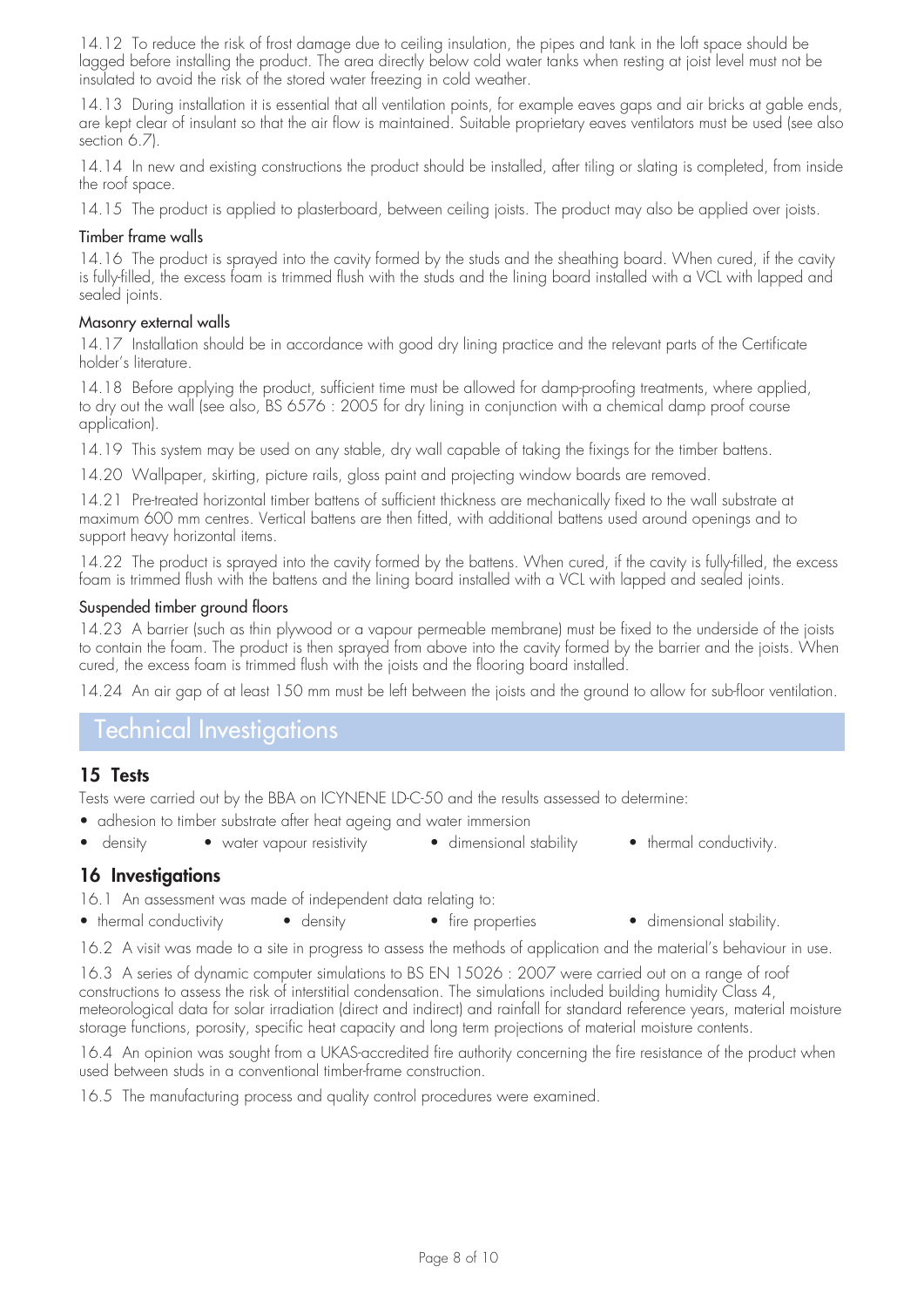## Bibliography

BS 476-3 : 2004 *Fire tests on building materials and structures — Classification and method of test for external fire exposure to roofs*

BS 476-21 : 1987 *Fire tests on building materials and structures — Methods for determination of the fire resistance of loadbearing elements of construction*

BS 5250 : 2002 *Code of practice for control of condensation in buildings*

BS 5534 : 2003 *Code of practice for slating and tiling (including shingles)*

BS 5628-3 : 2005 *Code of practice for the use of masonry — Materials and components, design and workmanship*

BS 6576 : 2005 *Code of practice for diagnosis of rising damp in walls of buildings and installation of chemical damp-proof courses*

BS 8000-3 : 2001 *Workmanship on building sites — Code of practice for masonry*

BS 8103-3 : 1996 *Structural design of low-rise buildings — Code of practice for timber floors and roofs for housing*

BS EN 1365-1 : 1999 *Fire resistance tests for loadbearing elements — Walls*

BS EN 1995-1-1 : 2004 *Eurocode 5 : Design of timber structures — General — Common rules and rules for buildings*

BS EN 1996-1-1 : 2005 *Eurocode 6 : Design of masonry structures — General rules for reinforced and unreinforced masonry structures*

BS EN 1996-1-2 : 2005 *Eurocode 6 : Design of masonry structures — General rules — Structural fire design* BS EN 1996-2 : 2006 *Eurocode 6 : Design of masonry structures — Design considerations, selection of materials and execution of masonry*

BS EN 1996-3 : 2006 *Eurocode 6 : Design of masonry structures : Simplified calculation methods for unreinforced masonry structures*

BS EN 13823 : 2002 *Reaction to fire tests for building products — Building products excluding floorings exposed to the thermal attack by a single burning item*

BS EN 15026 : 2007 *Hygrothermal performance of building components and building elements — Assessment of moisture transfer by numerical simulation*

BS EN ISO 6946 : 2007 *Building components and building elements — Thermal resistance and thermal transmittance — Calculation method*